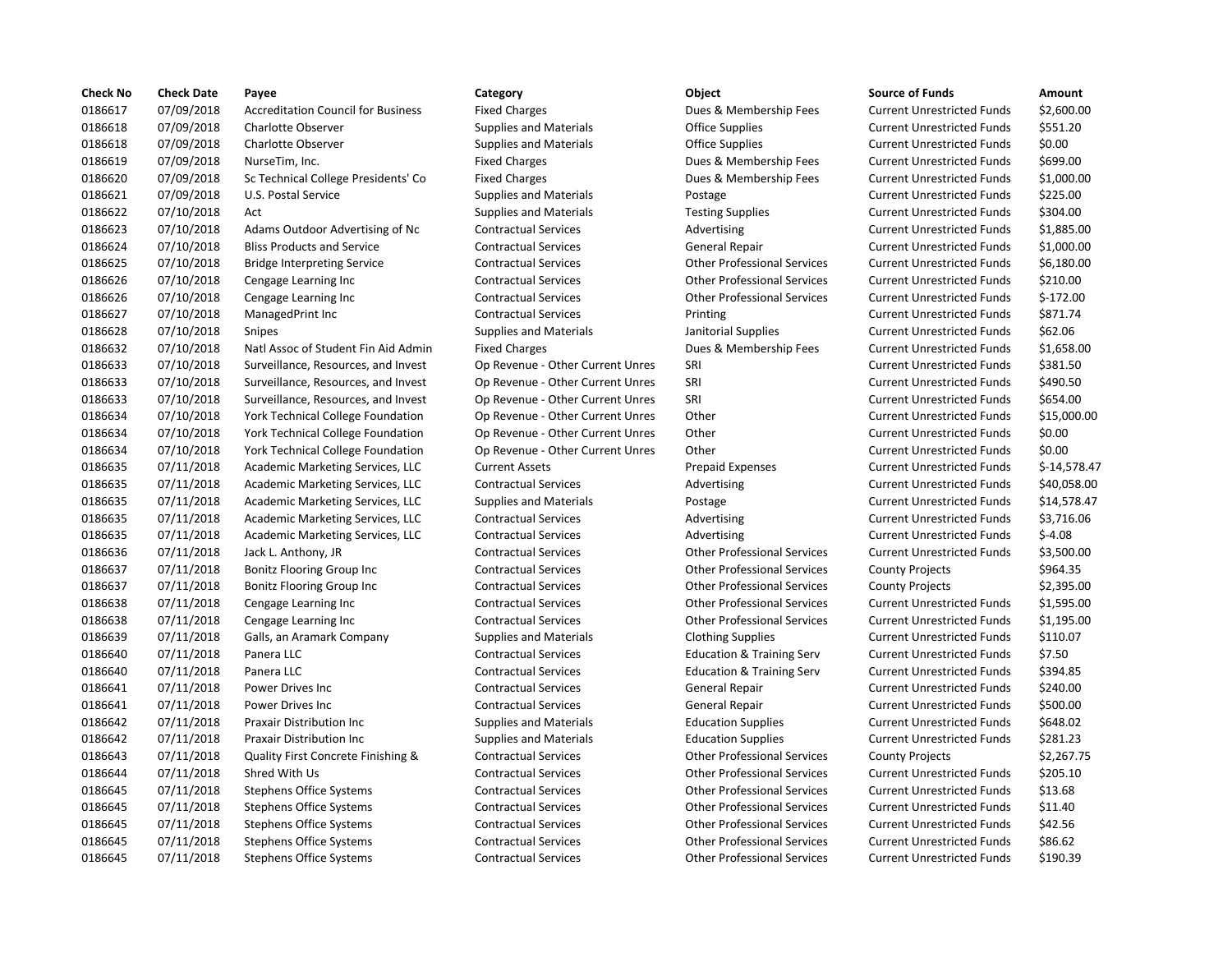| <b>Check No</b> | <b>Check Date</b> | Payee                                    | Category                      | Object                             | <b>Source of Funds</b>            | Amount    |
|-----------------|-------------------|------------------------------------------|-------------------------------|------------------------------------|-----------------------------------|-----------|
| 0186645         | 07/11/2018        | <b>Stephens Office Systems</b>           | <b>Contractual Services</b>   | <b>Other Professional Services</b> | <b>Current Unrestricted Funds</b> | \$29.64   |
| 0186645         | 07/11/2018        | <b>Stephens Office Systems</b>           | <b>Contractual Services</b>   | <b>Other Professional Services</b> | <b>Current Unrestricted Funds</b> | \$19.00   |
| 0186645         | 07/11/2018        | <b>Stephens Office Systems</b>           | <b>Contractual Services</b>   | <b>Other Professional Services</b> | <b>Current Unrestricted Funds</b> | \$47.12   |
| 0186645         | 07/11/2018        | <b>Stephens Office Systems</b>           | <b>Contractual Services</b>   | <b>Other Professional Services</b> | <b>Current Unrestricted Funds</b> | \$57.95   |
| 0186645         | 07/11/2018        | <b>Stephens Office Systems</b>           | <b>Contractual Services</b>   | <b>Other Professional Services</b> | <b>Current Unrestricted Funds</b> | \$350.00  |
| 0186645         | 07/11/2018        | <b>Stephens Office Systems</b>           | <b>Contractual Services</b>   | <b>Other Professional Services</b> | <b>Current Unrestricted Funds</b> | $$-0.01$  |
| 0186646         | 07/11/2018        | TAF Enviromental and Industrial          | <b>Contractual Services</b>   | <b>Other Professional Services</b> | <b>Current Unrestricted Funds</b> | \$200.00  |
| 0186646         | 07/11/2018        | TAF Enviromental and Industrial          | <b>Contractual Services</b>   | <b>Other Professional Services</b> | <b>Current Unrestricted Funds</b> | \$400.00  |
| 0186646         | 07/11/2018        | TAF Enviromental and Industrial          | <b>Contractual Services</b>   | <b>Other Professional Services</b> | <b>Current Unrestricted Funds</b> | \$1,000.0 |
| 0186647         | 07/11/2018        | <b>TEAM Mechanical, LLC</b>              | <b>Contractual Services</b>   | <b>General Repair</b>              | <b>Current Unrestricted Funds</b> | \$150.00  |
| 0186647         | 07/11/2018        | <b>TEAM Mechanical, LLC</b>              | <b>Contractual Services</b>   | General Repair                     | <b>Current Unrestricted Funds</b> | \$2,140.0 |
| 0186647         | 07/11/2018        | <b>TEAM Mechanical, LLC</b>              | <b>Contractual Services</b>   | <b>General Repair</b>              | <b>Current Unrestricted Funds</b> | \$150.00  |
| 0186647         | 07/11/2018        | <b>TEAM Mechanical, LLC</b>              | <b>Contractual Services</b>   | General Repair                     | <b>Current Unrestricted Funds</b> | \$963.00  |
| 0186647         | 07/11/2018        | <b>TEAM Mechanical, LLC</b>              | <b>Contractual Services</b>   | General Repair                     | <b>Current Unrestricted Funds</b> | \$300.00  |
| 0186647         | 07/11/2018        | <b>TEAM Mechanical, LLC</b>              | <b>Contractual Services</b>   | General Repair                     | <b>Current Unrestricted Funds</b> | \$1,284.0 |
| 0186648         | 07/11/2018        | Watson Tate Savory Architects Inc        | Permanent Improvements        | Reimbursables                      | <b>Unexpended Plant</b>           | \$849.89  |
| 0186648         | 07/11/2018        | Watson Tate Savory Architects Inc        | Permanent Improvements        | Fees, Arch, Eng & Other            | <b>Unexpended Plant</b>           | \$21,788  |
| 0186649         | 07/11/2018        | Boykin and Davis Llc                     | <b>Contractual Services</b>   | Legal Services                     | <b>Current Unrestricted Funds</b> | \$71.25   |
| 0186650         | 07/11/2018        | Cherry Tree, LLC                         | <b>Fixed Charges</b>          | <b>Rent Non State</b>              | <b>Current Unrestricted Funds</b> | \$8,532.5 |
| 0186651         | 07/11/2018        | <b>Riverview Medical Clinic</b>          | <b>Contractual Services</b>   | <b>Other Professional Services</b> | <b>Current Unrestricted Funds</b> | \$40.00   |
| 0186652         | 07/11/2018        | Surveillance, Resources, and Invest      | <b>Contractual Services</b>   | <b>Other Professional Services</b> | <b>Current Unrestricted Funds</b> | \$1,417.0 |
| 0186653         | 07/11/2018        | Sysco Food Services of Charlotte Ll      | <b>Supplies and Materials</b> | <b>Food Supplies</b>               | <b>Current Unrestricted Funds</b> | \$1,237.2 |
| 0186653         | 07/11/2018        | Sysco Food Services of Charlotte Ll      | <b>Supplies and Materials</b> | <b>Food Supplies</b>               | <b>Current Unrestricted Funds</b> | \$1,527.0 |
| 0186653         | 07/11/2018        | Sysco Food Services of Charlotte Ll      | <b>Supplies and Materials</b> | <b>Food Supplies</b>               | <b>Current Unrestricted Funds</b> | \$1,598.5 |
| 0186653         | 07/11/2018        | Sysco Food Services of Charlotte Ll      | <b>Supplies and Materials</b> | <b>Food Supplies</b>               | <b>Current Unrestricted Funds</b> | \$48.62   |
| 0186654         | 07/11/2018        | <b>York Technical College Foundation</b> | <b>Fixed Charges</b>          | <b>Rent Non State</b>              | <b>Current Unrestricted Funds</b> | \$1,666.6 |
| 0186654         | 07/11/2018        | York Technical College Foundation        | <b>Fixed Charges</b>          | <b>Rent Non State</b>              | <b>Current Unrestricted Funds</b> | \$1,607.5 |
| 0186654         | 07/11/2018        | <b>York Technical College Foundation</b> | <b>Fixed Charges</b>          | Rent Non State                     | <b>Current Unrestricted Funds</b> | \$3,082.3 |
| 0186655         | 07/11/2018        | Southern Charm Events, LLC               | <b>Current Assets</b>         | <b>Prepaid Expenses</b>            | <b>Current Unrestricted Funds</b> | \$530.00  |
| 0186656         | 07/12/2018        | Barnes and Noble College Bookstore       | <b>Current Liabilities</b>    | A/P College Barnes & Noble         | <b>Current Unrestricted Funds</b> | \$35.10   |
| 0186656         | 07/12/2018        | Barnes and Noble College Bookstore       | <b>Current Liabilities</b>    | A/P College Barnes & Noble         | <b>Current Unrestricted Funds</b> | \$535.14  |
| 0186657         | 07/12/2018        | <b>Chester Rental Uniform</b>            | <b>Supplies and Materials</b> | <b>Clothing Supplies</b>           | <b>Current Unrestricted Funds</b> | \$26.10   |
| 0186657         | 07/12/2018        | <b>Chester Rental Uniform</b>            | <b>Supplies and Materials</b> | <b>Clothing Supplies</b>           | <b>Current Unrestricted Funds</b> | \$26.10   |
| 0186657         | 07/12/2018        | <b>Chester Rental Uniform</b>            | <b>Supplies and Materials</b> | <b>Clothing Supplies</b>           | <b>Current Unrestricted Funds</b> | \$26.10   |
| 0186657         | 07/12/2018        | <b>Chester Rental Uniform</b>            | <b>Supplies and Materials</b> | <b>Clothing Supplies</b>           | <b>Current Unrestricted Funds</b> | \$26.10   |
| 0186657         | 07/12/2018        | <b>Chester Rental Uniform</b>            | <b>Supplies and Materials</b> | <b>Clothing Supplies</b>           | <b>Current Unrestricted Funds</b> | \$26.10   |
| 0186657         | 07/12/2018        | <b>Chester Rental Uniform</b>            | <b>Current Liabilities</b>    | Uniform                            | <b>Current Unrestricted Funds</b> | \$26.10   |
| 0186657         | 07/12/2018        | <b>Chester Rental Uniform</b>            | <b>Current Liabilities</b>    | Uniform                            | <b>Current Unrestricted Funds</b> | \$26.10   |
| 0186657         | 07/12/2018        | <b>Chester Rental Uniform</b>            | <b>Current Liabilities</b>    | Uniform                            | <b>Current Unrestricted Funds</b> | \$26.10   |
| 0186657         | 07/12/2018        | <b>Chester Rental Uniform</b>            | <b>Current Liabilities</b>    | Uniform                            | <b>Current Unrestricted Funds</b> | \$26.10   |
| 0186657         | 07/12/2018        | <b>Chester Rental Uniform</b>            | <b>Current Liabilities</b>    | Uniform                            | <b>Current Unrestricted Funds</b> | \$26.10   |
| 0186658         | 07/12/2018        | Chester Rental Uniform                   | <b>Current Liabilities</b>    | Uniform                            | <b>Current Unrestricted Funds</b> | \$26.10   |
| 0186658         | 07/12/2018        | <b>Chester Rental Uniform</b>            | <b>Current Liabilities</b>    | Uniform                            | <b>Current Unrestricted Funds</b> | \$26.10   |
| 0186658         | 07/12/2018        | <b>Chester Rental Uniform</b>            | <b>Current Liabilities</b>    | Uniform                            | <b>Current Unrestricted Funds</b> | \$26.10   |
| 0186658         | 07/12/2018        | <b>Chester Rental Uniform</b>            | <b>Current Liabilities</b>    | Uniform                            | <b>Current Unrestricted Funds</b> | \$26.10   |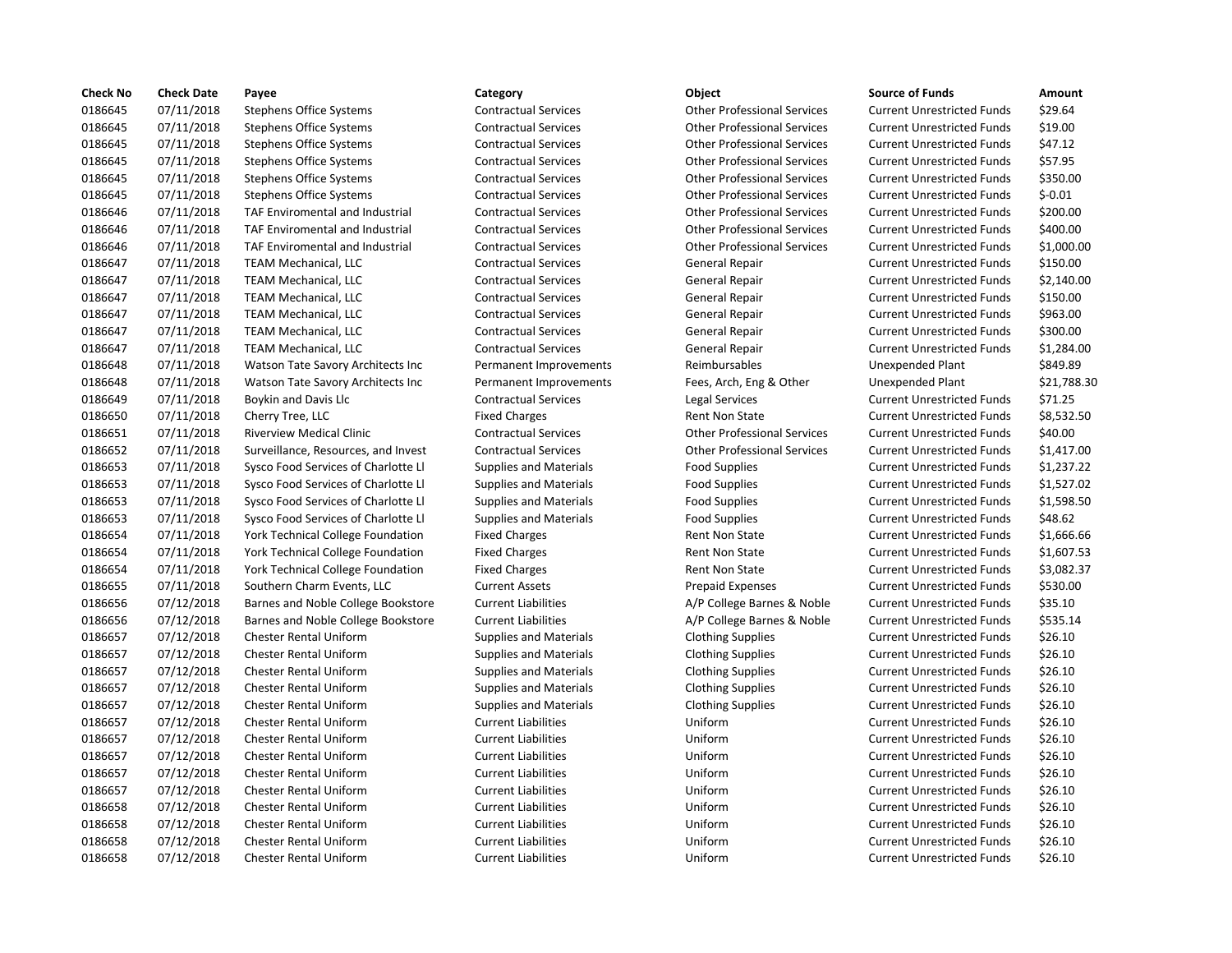| <b>Check No</b> | <b>Check Date</b> | Payee                                      | Category                         | Object                               | <b>Source of Funds</b>            | Amount    |
|-----------------|-------------------|--------------------------------------------|----------------------------------|--------------------------------------|-----------------------------------|-----------|
| 0186658         | 07/12/2018        | <b>Chester Rental Uniform</b>              | <b>Supplies and Materials</b>    | <b>Clothing Supplies</b>             | <b>Current Unrestricted Funds</b> | \$26.10   |
| 0186658         | 07/12/2018        | <b>Chester Rental Uniform</b>              | <b>Supplies and Materials</b>    | <b>Clothing Supplies</b>             | <b>Current Unrestricted Funds</b> | \$26.10   |
| 0186658         | 07/12/2018        | <b>Chester Rental Uniform</b>              | <b>Supplies and Materials</b>    | <b>Clothing Supplies</b>             | <b>Current Unrestricted Funds</b> | \$26.10   |
| 0186658         | 07/12/2018        | <b>Chester Rental Uniform</b>              | <b>Supplies and Materials</b>    | <b>Clothing Supplies</b>             | <b>Current Unrestricted Funds</b> | \$26.10   |
| 0186659         | 07/12/2018        | Beam Construction Company, Inc.            | Permanent Improvements           | Renov of Build & Add                 | <b>Unexpended Plant</b>           | \$399,99  |
| 0186660         | 07/12/2018        | Best Rent A Car                            | Travel                           | Travel                               | <b>Current Unrestricted Funds</b> | \$79.22   |
| 0186660         | 07/12/2018        | Best Rent A Car                            | Travel                           | Travel                               | <b>Current Unrestricted Funds</b> | \$40.61   |
| 0186660         | 07/12/2018        | Best Rent A Car                            | Travel                           | Travel                               | <b>Current Unrestricted Funds</b> | \$85.66   |
| 0186661         | 07/12/2018        | Canon Solutions America Inc                | <b>Supplies and Materials</b>    | <b>Photocopy Supplies</b>            | <b>Current Unrestricted Funds</b> | \$170.64  |
| 0186661         | 07/12/2018        | Canon Solutions America Inc                | <b>Supplies and Materials</b>    | <b>Photocopy Supplies</b>            | <b>Current Unrestricted Funds</b> | \$6.69    |
| 0186661         | 07/12/2018        | Canon Solutions America Inc                | <b>Fixed Charges</b>             | <b>Rental Other</b>                  | <b>Current Unrestricted Funds</b> | \$33.20   |
| 0186662         | 07/12/2018        | Cengage Learning Inc                       | <b>Contractual Services</b>      | <b>Other Professional Services</b>   | <b>Current Unrestricted Funds</b> | \$895.00  |
| 0186663         | 07/12/2018        | Davis & Floyd, Inc.                        | Permanent Improvements           | Fees, Arch, Eng & Other              | <b>Unexpended Plant</b>           | \$3,418.5 |
| 0186664         | 07/12/2018        | IData Incorporated                         | <b>Contractual Services</b>      | <b>Other Professional Services</b>   | <b>Current Unrestricted Funds</b> | \$1,938.7 |
| 0186664         | 07/12/2018        | IData Incorporated                         | <b>Contractual Services</b>      | <b>Other Professional Services</b>   | <b>Current Unrestricted Funds</b> | \$326.25  |
| 0186665         | 07/12/2018        | Lowes Home Centers                         | <b>Contractual Services</b>      | <b>General Repair</b>                | <b>Current Unrestricted Funds</b> | \$177.71  |
| 0186666         | 07/12/2018        | <b>Record Storage Systems</b>              | <b>Contractual Services</b>      | Data Processing Serv                 | <b>Current Unrestricted Funds</b> | \$172.59  |
| 0186667         | 07/12/2018        | Tapfin                                     | <b>Contractual Services</b>      | <b>Other Professional Services</b>   | <b>Current Unrestricted Funds</b> | \$7,049.0 |
| 0186669         | 07/12/2018        | Best Rent A Car                            | Travel                           | Travel                               | <b>Current Unrestricted Funds</b> | \$164.86  |
| 0186671         | 07/12/2018        | Ellucian Inc                               | <b>Contractual Services</b>      | <b>Other Professional Services</b>   | <b>Current Unrestricted Funds</b> | \$426.00  |
| 0186672         | 07/12/2018        | Lancaster News                             | <b>Contractual Services</b>      | Advertising                          | <b>Current Unrestricted Funds</b> | \$1,399.0 |
| 0186673         | 07/12/2018        | Mid-Carolina Ahec, Inc.                    | <b>Contractual Services</b>      | <b>Other Professional Services</b>   | <b>Current Unrestricted Funds</b> | \$75.00   |
| 0186674         | 07/12/2018        | <b>West Group</b>                          | Equipment                        | Library Books, Maps & Film           | <b>Current Unrestricted Funds</b> | \$638.57  |
| 0186675         | 07/16/2018        | <b>ARCPOINT Occupational Solutions LLC</b> | Op Revenue - Other Current Unres | ARC PT BKGD DRG TST                  | <b>Current Unrestricted Funds</b> | \$114.40  |
| 0186675         | 07/16/2018        | <b>ARCPOINT Occupational Solutions LLC</b> | Op Revenue - Other Current Unres | ARC PT BKGD DRG TST                  | <b>Current Unrestricted Funds</b> | \$285.12  |
| 0186675         | 07/16/2018        | <b>ARCPOINT Occupational Solutions LLC</b> | Op Revenue - Other Current Unres | ARC PT BKGD DRG TST                  | <b>Current Unrestricted Funds</b> | \$729.50  |
| 0186675         | 07/16/2018        | <b>ARCPOINT Occupational Solutions LLC</b> | Op Revenue - Other Current Unres | ARC PT BKGD DRG TST                  | <b>Current Unrestricted Funds</b> | \$29.18   |
| 0186675         | 07/16/2018        | <b>ARCPOINT Occupational Solutions LLC</b> | Op Revenue - Other Current Unres | ARC PT BKGD DRG TST                  | <b>Current Unrestricted Funds</b> | \$57.20   |
| 0186676         | 07/16/2018        | Arts & Science Council                     | <b>Contractual Services</b>      | <b>Education &amp; Training Serv</b> | <b>Current Unrestricted Funds</b> | \$9,000.0 |
| 0186677         | 07/16/2018        | <b>Chester Rental Uniform</b>              | <b>Current Liabilities</b>       | Uniform                              | <b>Current Unrestricted Funds</b> | \$5.94    |
| 0186677         | 07/16/2018        | <b>Chester Rental Uniform</b>              | <b>Current Liabilities</b>       | Uniform                              | <b>Current Unrestricted Funds</b> | \$5.94    |
| 0186677         | 07/16/2018        | <b>Chester Rental Uniform</b>              | <b>Current Liabilities</b>       | Uniform                              | <b>Current Unrestricted Funds</b> | \$5.94    |
| 0186677         | 07/16/2018        | <b>Chester Rental Uniform</b>              | <b>Supplies and Materials</b>    | <b>Clothing Supplies</b>             | <b>Current Unrestricted Funds</b> | \$5.94    |
| 0186677         | 07/16/2018        | <b>Chester Rental Uniform</b>              | <b>Supplies and Materials</b>    | <b>Clothing Supplies</b>             | <b>Current Unrestricted Funds</b> | \$5.94    |
| 0186677         | 07/16/2018        | <b>Chester Rental Uniform</b>              | <b>Supplies and Materials</b>    | <b>Clothing Supplies</b>             | <b>Current Unrestricted Funds</b> | \$5.94    |
| 0186678         | 07/16/2018        | <b>Chester Rental Uniform</b>              | <b>Supplies and Materials</b>    | <b>Clothing Supplies</b>             | <b>Current Unrestricted Funds</b> | \$5.94    |
| 0186678         | 07/16/2018        | <b>Chester Rental Uniform</b>              | <b>Current Liabilities</b>       | Uniform                              | <b>Current Unrestricted Funds</b> | \$5.94    |
| 0186679         | 07/16/2018        | Chief Business Officers Peer Group         | <b>Fixed Charges</b>             | Dues & Membership Fees               | <b>Current Unrestricted Funds</b> | \$400.00  |
| 0186680         | 07/16/2018        | Combase                                    | <b>Fixed Charges</b>             | Dues & Membership Fees               | <b>Current Unrestricted Funds</b> | \$600.00  |
| 0186681         | 07/16/2018        | Greater York Chamber of Commerce           | <b>Contractual Services</b>      | <b>Other Professional Services</b>   | <b>Current Unrestricted Funds</b> | \$75.00   |
| 0186682         | 07/18/2018        | Adams Services Llc                         | Permanent Improvements           | Other Permanent Imp                  | <b>County Projects</b>            | \$25,451  |
| 0186682         | 07/18/2018        | Adams Services Llc                         | Permanent Improvements           | Other Permanent Imp                  | <b>County Projects</b>            | \$23,226  |
| 0186683         | 07/18/2018        | Carolina Couriers, LLC                     | <b>Contractual Services</b>      | <b>Other Contractual Services</b>    | <b>Current Unrestricted Funds</b> | \$630.00  |
| 0186684         | 07/18/2018        | Carolina Elevator Service Inc              | <b>Contractual Services</b>      | <b>Other Professional Services</b>   | <b>Current Unrestricted Funds</b> | \$1,358.8 |
| 0186684         | 07/18/2018        | Carolina Elevator Service Inc.             | <b>Contractual Services</b>      | <b>Other Professional Services</b>   | <b>Current Unrestricted Funds</b> | \$1.555.1 |

# Contractual Services **Carolina Elevator Contractual Services** Current Unrestricted Funds \$1,555.11

# Outhing Supplies and Materials Clothing Supplies Current Unrestricted Funds \$26.10 Supplies and Materials **Clothing Supplies** Current Unrestricted Funds \$26.10 0186658 07/12/2018 Chester Rental Uniform Supplies and Materials Clothing Supplies Current Unrestricted Funds \$26.10 Outhing Supplies and Materials Clothing Supplies Current Unrestricted Funds \$26.10 Permanent Improvements Renov of Build & Add Unexpended Plant \$399,996.36 0186660 07/12/2018 Best Rent A Car Travel Travel Current Unrestricted Funds \$79.22 Travel **11866** 1778 External Travel Current Unrestricted Funds 540.61 Travel **1206660 17126661 1778661 1778661 1778661 1778661 1778661 1788661 1788661 1788661 1788661 1788661 17886** Supplies and Materials **Canon State Inc.** Photocopy Supplies **Current Unrestricted Funds** \$170.64 Supplies and Materials **Current Inc Solutions America** Photocopy Supplies Current Unrestricted Funds \$6.69 Fixed Charges **1986 12018 Canon Solutions America** Current Unrestricted Funds 533.20 Contractual Services **Cancel Contractual Services** Other Professional Services Current Unrestricted Funds \$895.00 Permanent Improvements Fees, Arch, Eng & Other Unexpended Plant \$3,418.50 0186664 07/12/2018 IData Incorporated Contractual Services Other Professional Services Current Unrestricted Funds \$1,938.75 0186664 07/12/2018 IData Incorporated Contractual Services Other Professional Services Current Unrestricted Funds \$326.25 Contractual Services **177.71** General Repair Current Unrestricted Funds \$177.71 0186666 07/12/2018 Record Storage Systems Contractual Services Data Processing Serv Current Unrestricted Funds \$172.59 0186667 07/12/2018 Tapfin Contractual Services Other Professional Services Current Unrestricted Funds \$7,049.00 0186669 07/12/2018 Best Rent A Car Travel Travel Current Unrestricted Funds \$164.86 0186671 07/12/2018 Ellucian Inc Contractual Services Other Professional Services Current Unrestricted Funds \$426.00 0186672 07/12/2018 Lancaster News Contractual Services Advertising Current Unrestricted Funds \$1,399.00 0186673 07/12/2018 Mid-Carolina Ahec, Inc. Contractual Services Other Professional Services Current Unrestricted Funds \$75.00 0186674 07/12/2018 West Group Equipment Library Books, Maps & Film Current Unrestricted Funds \$638.57 Op Revenue - Other Current Unres ARC PT BKGD DRG TST Current Unrestricted Funds \$114.40 Op Revenue - Other Current Unres ARC PT BKGD DRG TST Current Unrestricted Funds \$285.12 Op Revenue - Other Current Unres ARC PT BKGD DRG TST Current Unrestricted Funds \$729.50 Op Revenue - Other Current Unres ARC PT BKGD DRG TST Current Unrestricted Funds \$29.18 Op Revenue - Other Current Unres ARC PT BKGD DRG TST Current Unrestricted Funds \$57.20 0186676 07/16/2018 Arts & Science Council Contractual Services Education & Training Serv Current Unrestricted Funds \$9,000.00 0186677 07/16/2018 Chester Rental Uniform Current Liabilities Uniform Current Unrestricted Funds \$5.94 0186677 07/16/2018 Chester Rental Uniform Current Liabilities Uniform Current Unrestricted Funds \$5.94 0186677 07/16/2018 Chester Rental Uniform Current Liabilities Uniform Current Unrestricted Funds \$5.94 Supplies and Materials **Clothing Supplies Current Uniform Supplies** Current Uniform Current Unitors Current Unit Supplies and Materials **Clothing Supplies Current Unrestricted Funds** \$5.94 Supplies and Materials **Clothing Supplies Current Unrestricted Funds** \$5.94 Supplies and Materials **Clothing Supplies Current Unrestricted Funds** \$5.94 Ourrent Liabilities **1866 Uniform** Current Unrestricted Funds 55.94 Fixed Charges **Charges Charges Current Unrestricted Funds** \$400.00 Fixed Charges The State of Dues & Membership Fees Current Unrestricted Funds \$600.00 0186681 07/16/2018 Greater York Chamber of Commerce Contractual Services Other Professional Services Current Unrestricted Funds \$75.00 Permanent Improvements **Other Permanent Imp** County Projects \$25,451.07 Permanent Improvements **Other Permanent Imp** County Projects \$23,226.03 Contractual Services **18.2018 Contractual Contractual Services** Current Unrestricted Funds \$630.00 Contractual Services **Carolina Elevator Contractual Services** Current Unrestricted Funds \$1,358.86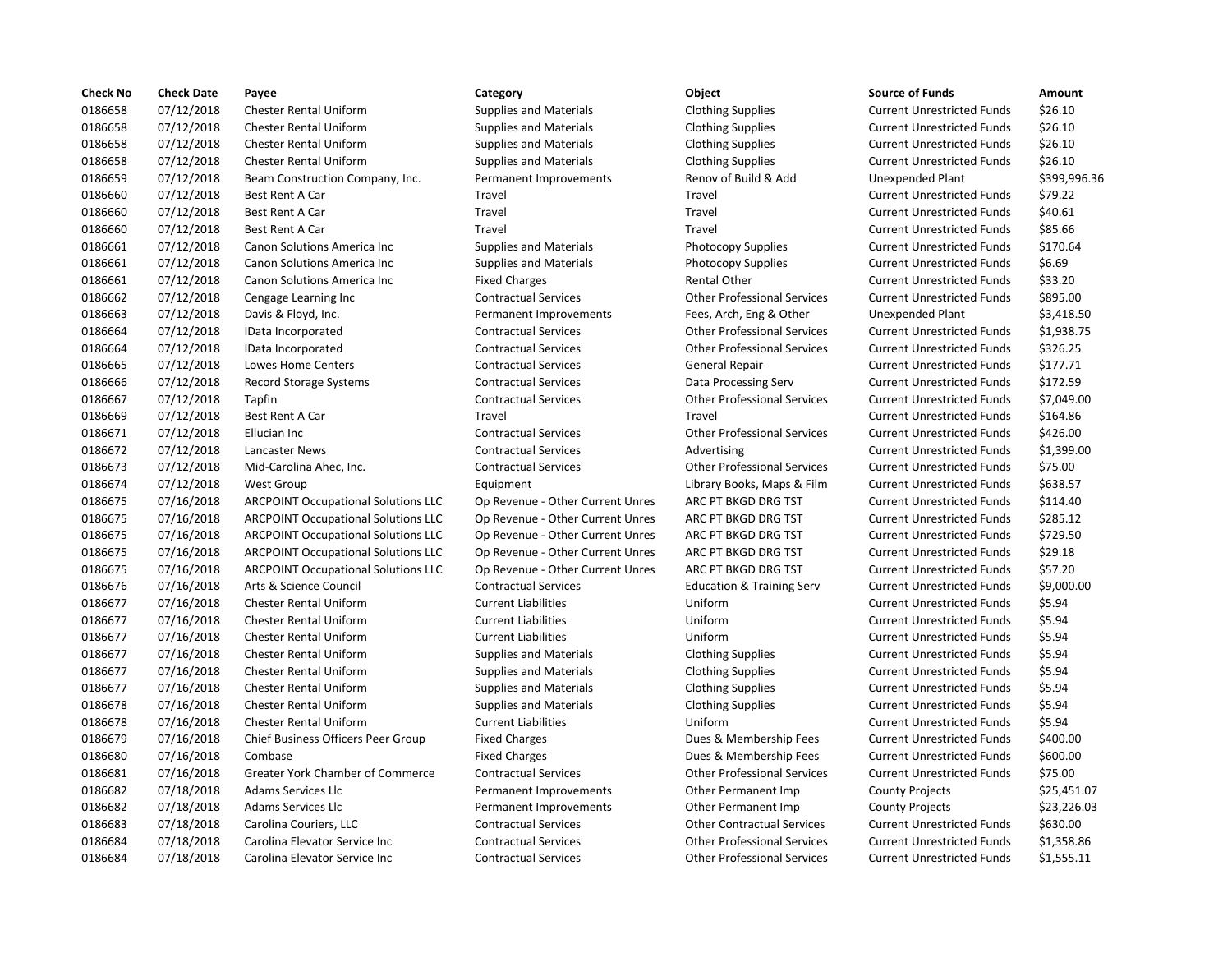| <b>Check No</b> | <b>Check Date</b> | Payee                               | Category                         | Object                             | <b>Source of Funds</b>            | Amount     |
|-----------------|-------------------|-------------------------------------|----------------------------------|------------------------------------|-----------------------------------|------------|
| 0186685         | 07/18/2018        | City of Rock Hill                   | <b>Supplies and Materials</b>    | Fuel                               | <b>Current Unrestricted Funds</b> | \$442.94   |
| 0186685         | 07/18/2018        | City of Rock Hill                   | <b>Supplies and Materials</b>    | Fuel                               | <b>Current Unrestricted Funds</b> | \$911.83   |
| 0186686         | 07/18/2018        | Daikin Applied Americas, Inc.       | <b>Contractual Services</b>      | <b>Other Contractual Services</b>  | <b>Current Unrestricted Funds</b> | \$770.35   |
| 0186687         | 07/18/2018        | Johnson Controls Inc                | <b>Contractual Services</b>      | <b>Other Professional Services</b> | <b>Current Unrestricted Funds</b> | \$3,259.5  |
| 0186688         | 07/18/2018        | McVeigh & Mangum Engineering, Inc   | Permanent Improvements           | Fees, Arch, Eng & Other            | <b>County Projects</b>            | \$750.00   |
| 0186689         | 07/19/2018        | S C Assoc of Technical Coll Comm    | <b>Fixed Charges</b>             | Dues & Membership Fees             | <b>Current Unrestricted Funds</b> | \$9,950.3  |
| 0186690         | 07/19/2018        | <b>Bank of America</b>              | <b>Current Liabilities</b>       | A/P Bank of America                | <b>Current Unrestricted Funds</b> | \$258,80   |
| 0186691         | 07/19/2018        | Insurance Reserve Fund              | <b>Fixed Charges</b>             | <b>Insurance State</b>             | <b>Current Unrestricted Funds</b> | $$-7,662.$ |
| 0186691         | 07/19/2018        | Insurance Reserve Fund              | <b>Fixed Charges</b>             | <b>Insurance State</b>             | <b>Current Unrestricted Funds</b> | \$48.27    |
| 0186691         | 07/19/2018        | Insurance Reserve Fund              | <b>Fixed Charges</b>             | <b>Insurance State</b>             | <b>Current Unrestricted Funds</b> | $$-1,140.$ |
| 0186691         | 07/19/2018        | Insurance Reserve Fund              | <b>Fixed Charges</b>             | <b>Insurance State</b>             | <b>Current Unrestricted Funds</b> | \$4,473.3  |
| 0186691         | 07/19/2018        | Insurance Reserve Fund              | <b>Fixed Charges</b>             | <b>Insurance State</b>             | <b>Current Unrestricted Funds</b> | \$53,270   |
| 0186691         | 07/19/2018        | Insurance Reserve Fund              | <b>Fixed Charges</b>             | <b>Insurance State</b>             | <b>Current Unrestricted Funds</b> | \$13,338   |
| 0186691         | 07/19/2018        | Insurance Reserve Fund              | Op Revenue - Other Current Unres | Malpractice Insurance              | <b>Current Unrestricted Funds</b> | \$9,777.0  |
| 0186691         | 07/19/2018        | Insurance Reserve Fund              | <b>Fixed Charges</b>             | Insurance Non-State                | <b>Current Unrestricted Funds</b> | \$9,114.0  |
| 0186691         | 07/19/2018        | Insurance Reserve Fund              | <b>Fixed Charges</b>             | <b>Insurance Non-State</b>         | <b>Current Unrestricted Funds</b> | \$6,153.0  |
| 0186691         | 07/19/2018        | Insurance Reserve Fund              | <b>Fixed Charges</b>             | <b>Insurance Non-State</b>         | <b>Current Unrestricted Funds</b> | \$56,860   |
| 0186692         | 07/19/2018        | Panera LLC                          | <b>Supplies and Materials</b>    | <b>Food Supplies</b>               | <b>Current Unrestricted Funds</b> | \$111.22   |
| 0186692         | 07/19/2018        | Panera LLC                          | <b>Supplies and Materials</b>    | <b>Food Supplies</b>               | <b>Current Unrestricted Funds</b> | \$67.39    |
| 0186693         | 07/19/2018        | Southern Assoc of Colleges and Scho | <b>Fixed Charges</b>             | Dues & Membership Fees             | <b>Current Unrestricted Funds</b> | \$8,008.0  |
| 0186695         | 07/23/2018        | Chief Business Officers Peer Group  | <b>Fixed Charges</b>             | Dues & Membership Fees             | <b>Current Unrestricted Funds</b> | \$250.00   |
| 0186696         | 07/23/2018        | D Stafford and Associates, LLC      | Travel                           | In State Registration Fee          | <b>Current Unrestricted Funds</b> | \$675.00   |
| 0186697         | 07/23/2018        | Forrest T Jones & Company, Inc.     | <b>Contractual Services</b>      | <b>Other Professional Services</b> | <b>Current Unrestricted Funds</b> | \$294.52   |
| 0186698         | 07/23/2018        | S C Assoc of Student Fin Aid Admin  | <b>Fixed Charges</b>             | Dues & Membership Fees             | <b>Current Unrestricted Funds</b> | \$30.00    |
| 0186698         | 07/23/2018        | S C Assoc of Student Fin Aid Admin  | <b>Fixed Charges</b>             | Dues & Membership Fees             | <b>Current Unrestricted Funds</b> | \$30.00    |
| 0186698         | 07/23/2018        | S C Assoc of Student Fin Aid Admin  | <b>Fixed Charges</b>             | Dues & Membership Fees             | <b>Current Unrestricted Funds</b> | \$30.00    |
| 0186698         | 07/23/2018        | S C Assoc of Student Fin Aid Admin  | <b>Fixed Charges</b>             | Dues & Membership Fees             | <b>Current Unrestricted Funds</b> | \$30.00    |
| 0186698         | 07/23/2018        | S C Assoc of Student Fin Aid Admin  | <b>Fixed Charges</b>             | Dues & Membership Fees             | <b>Current Unrestricted Funds</b> | \$30.00    |
| 0186698         | 07/23/2018        | S C Assoc of Student Fin Aid Admin  | <b>Fixed Charges</b>             | Dues & Membership Fees             | <b>Current Unrestricted Funds</b> | \$30.00    |
| 0186698         | 07/23/2018        | S C Assoc of Student Fin Aid Admin  | <b>Fixed Charges</b>             | Dues & Membership Fees             | <b>Current Unrestricted Funds</b> | \$30.00    |
| 0186698         | 07/23/2018        | S C Assoc of Student Fin Aid Admin  | <b>Fixed Charges</b>             | Dues & Membership Fees             | <b>Current Unrestricted Funds</b> | \$30.00    |
| 0186699         | 07/23/2018        | <b>Stanly Community College</b>     | <b>Fixed Charges</b>             | Dues & Membership Fees             | <b>Current Unrestricted Funds</b> | \$600.00   |
| 0186699         | 07/23/2018        | <b>Stanly Community College</b>     | <b>Fixed Charges</b>             | Dues & Membership Fees             | <b>Current Unrestricted Funds</b> | \$0.00     |
| 0186700         | 07/25/2018        | Allfire Services, Llc               | <b>Contractual Services</b>      | <b>Other Professional Services</b> | <b>Current Unrestricted Funds</b> | \$393.39   |
| 0186701         | 07/25/2018        | Carolina Landscape Supplies Inc.    | <b>Supplies and Materials</b>    | <b>Maintenance Supplies</b>        | <b>Current Unrestricted Funds</b> | \$1,262.5  |
| 0186701         | 07/25/2018        | Carolina Landscape Supplies Inc.    | <b>Supplies and Materials</b>    | <b>Maintenance Supplies</b>        | <b>Current Unrestricted Funds</b> | \$1,262.5  |
| 0186702         | 07/25/2018        | Cox's Rock Hill Inc                 | <b>Contractual Services</b>      | <b>Other Professional Services</b> | <b>Current Unrestricted Funds</b> | \$1,430.0  |
| 0186703         | 07/25/2018        | Diversified Signs and Graphics      | <b>Contractual Services</b>      | <b>Other Professional Services</b> | <b>Current Unrestricted Funds</b> | \$100.00   |
| 0186704         | 07/25/2018        | <b>Education Advisory Board</b>     | <b>Contractual Services</b>      | <b>Other Professional Services</b> | <b>Current Unrestricted Funds</b> | \$109,00   |
| 0186705         | 07/25/2018        | Interior Plantscapes Llc            | <b>Contractual Services</b>      | <b>Other Professional Services</b> | <b>Current Unrestricted Funds</b> | \$305.00   |
| 0186706         | 07/25/2018        | Panera LLC                          | Miscellaneous                    | Contingencies                      | <b>Current Unrestricted Funds</b> | \$120.94   |
| 0186706         | 07/25/2018        | Panera LLC                          | Miscellaneous                    | Contingencies                      | <b>Current Unrestricted Funds</b> | $$-0.19$   |
| 0186707         | 07/25/2018        | Radon Medical Imaging Corp, LLC     | <b>Contractual Services</b>      | <b>Other Professional Services</b> | <b>Current Unrestricted Funds</b> | \$4,500.0  |
| 0186708         | 07/25/2018        | Robroy Energy System Inc            | <b>Contractual Services</b>      | <b>Other Professional Services</b> | <b>Current Unrestricted Funds</b> | \$600.00   |
| 0186709         | 07/25/2018        | Saf Technologies Inc                | <b>Contractual Services</b>      | <b>Other Professional Services</b> | <b>Current Unrestricted Funds</b> | \$1,260.0  |
|                 |                   |                                     |                                  |                                    |                                   |            |

# 0186685 07/18/2018 City of Rock Hill Supplies and Materials Fuel Current Unrestricted Funds \$442.94 Supplies and Materials **612.668 Current Unrestricted Funds** 6911.83 0186686 07/18/2018 Daikin Applied Americas, Inc Contractual Services Other Contractual Services Current Unrestricted Funds \$770.35 Contractual Services **Contractual Services** Other Professional Services Current Unrestricted Funds \$3,259.52 duch the Mangum Engineering of the Mangum Engineering, Inc Permanent Improvements Fees, Arch, Eng & Other County Projects \$750.00 Fixed Charges **1998 Current Unrestricted Funds** 59,950.30 0186690 07/19/2018 Bank of America Current Liabilities A/P Bank of America Current Unrestricted Funds \$258,808.88 Fixed Charges Thisurance State Current Unrestricted Funds \$-7,662.93 Fixed Charges The Insurance State Current Unrestricted Funds 548.27 Fixed Charges Thisurance State Current Unrestricted Funds 5-1,140.00 Fixed Charges The State Insurance State Current Unrestricted Funds \$4,473.38 Fixed Charges The State Insurance State Current Unrestricted Funds \$53,270.23 Fixed Charges The State Current Unrestricted Funds \$13,338.00 Op Revenue - Other Current Unres Malpractice Insurance Current Unrestricted Funds \$9,777.00 Fixed Charges **Insurance Non-State** Current Unrestricted Funds \$9,114.00 Fixed Charges **Insurance Non-State** Current Unrestricted Funds \$6,153.09 Fixed Charges The State Insurance Non-State Current Unrestricted Funds \$56,860.00 0186692 07/19/2018 Panera LLC Supplies and Materials Food Supplies Current Unrestricted Funds \$111.22 Supplies and Materials **EXALC SUPPLIES** Food Supplies Current Unrestricted Funds 567.39 015 13,008 Charges Colleges Associates Bues & Membership Fees Current Unrestricted Funds \$8,008.00 19 1918 Tixed Charges Current Dues & Membership Fees Current Unrestricted Funds 5250.00 Travel **1866 1976 In State Registration Fee** Current Unrestricted Funds \$675.00 Contractual Services **Forman Company, Inc. Company, Inc. 2018** For Services Current Unrestricted Funds \$294.52 nin Fixed Charges The Student Find Alexandre Current Unrestricted Funds 530.00 nin Fixed Charges The Student Charges Current Unrestricted Funds \$30.00 nin Fixed Charges **Cassoc of Charges Current Example And Admin Fin Admin Administration Current Unrestricted Funds** \$30.00 in Fixed Charges **Cassoc of Charges Current Find Administers** Dues & Membership Fees Current Unrestricted Funds \$30.00 nin Fixed Charges **Cassoc of Charges Current Example And Admin Fin Admin Administration Current Unrestricted Funds** \$30.00 nin Fixed Charges **Cassoc of Charges Current Eines Admin Administrat** Current Unrestricted Funds \$30.00 in Fixed Charges **Cassoc of Charges Current Eines Current Unrestricted Funds** \$30.00 in Fixed Charges **Cassoc of Charges Current Find Administers** Dues & Membership Fees Current Unrestricted Funds \$30.00 Fixed Charges **1886 Community Community Community Community** Current Unrestricted Funds 5600.00 Fixed Charges **1866 1978 Community Community Community** Community Charges Fixed Charges Current Unrestricted Funds \$0.00 Contractual Services **CONTER ALLC CONTROVER ALLC CONTRACTES ARE:** Current Unrestricted Funds \$393.39 0186701 07/25/2018 Carolina Landscape Supplies Inc. Supplies and Materials Maintenance Supplies Current Unrestricted Funds \$1,262.50 0186701 07/25/2018 Carolina Landscape Supplies Inc. Supplies and Materials Maintenance Supplies Current Unrestricted Funds \$1,262.50 Contractual Services **Contractual Services** Other Professional Services Current Unrestricted Funds \$1,430.00 0186703 07/25/2018 Diversified Signs and Graphics Contractual Services Other Professional Services Current Unrestricted Funds \$100.00 0186704 07/25/2018 Education Advisory Board Contractual Services Other Professional Services Current Unrestricted Funds \$109,000.00 0186705 07/25/2018 Interior Plantscapes Llc Contractual Services Other Professional Services Current Unrestricted Funds \$305.00 Miscellaneous **Contingencies** Contingencies Current Unrestricted Funds \$120.94 0186706 07/25/2018 Panera LLC Miscellaneous Contingencies Current Unrestricted Funds \$-0.19 0186707 07/25/2018 Radon Medical Imaging Corp, LLC Contractual Services Other Professional Services Current Unrestricted Funds \$4,500.00 0186708 07/25/2018 Robroy Energy System Inc Contractual Services Other Professional Services Current Unrestricted Funds \$600.00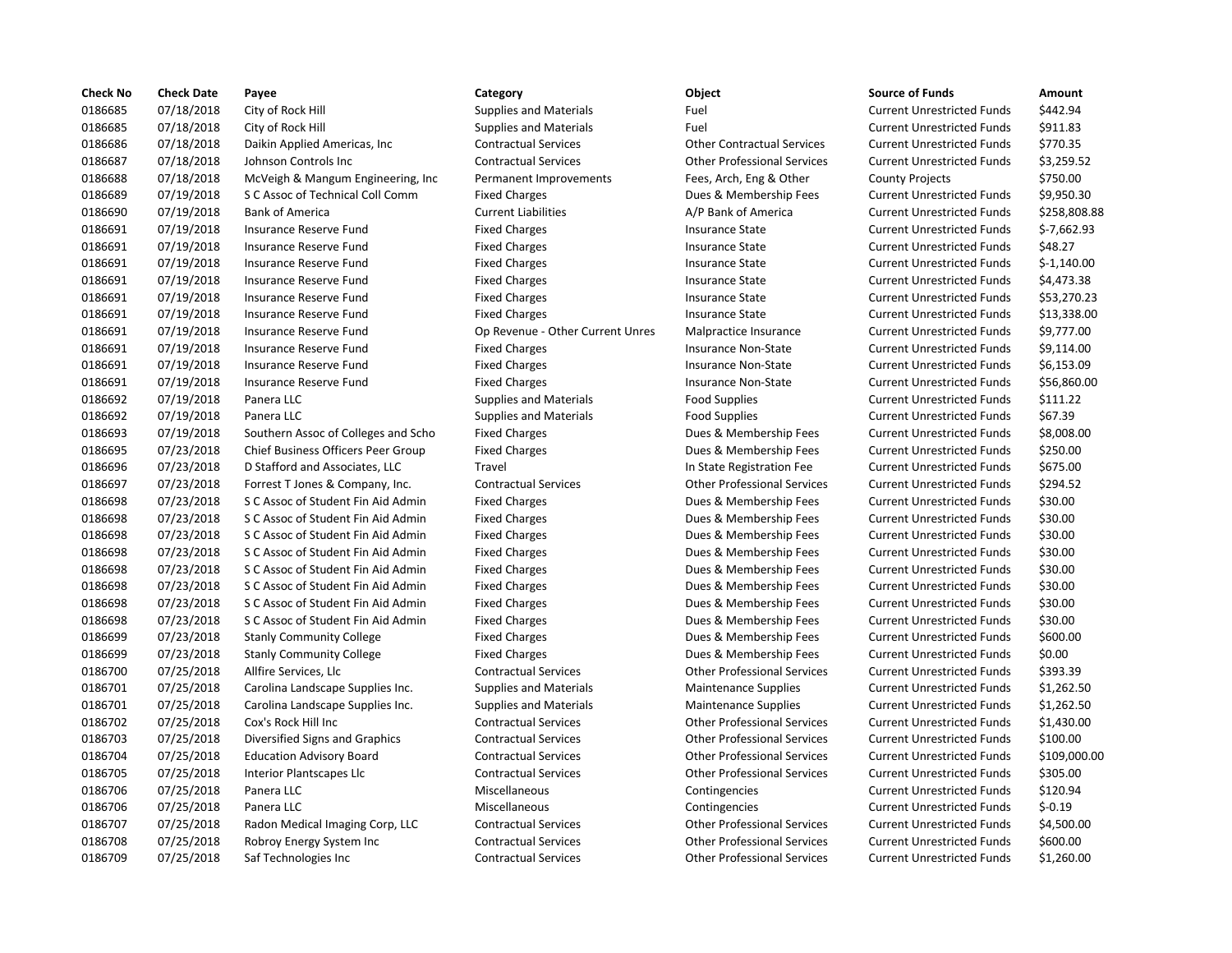| <b>Check No</b> | <b>Check Date</b> | Payee                               | Category                         | Object                               | <b>Source of Funds</b>            | Amount     |
|-----------------|-------------------|-------------------------------------|----------------------------------|--------------------------------------|-----------------------------------|------------|
| 0186709         | 07/25/2018        | Saf Technologies Inc                | <b>Contractual Services</b>      | <b>Other Contractual Services</b>    | <b>Current Unrestricted Funds</b> | \$1,440.0  |
| 0186710         | 07/25/2018        | Smarter Services, Llc               | <b>Contractual Services</b>      | <b>Other Professional Services</b>   | <b>Current Unrestricted Funds</b> | \$3,616.0  |
| 0186711         | 07/25/2018        | Softdocs Inc                        | <b>Contractual Services</b>      | <b>Other Contractual Services</b>    | <b>Current Unrestricted Funds</b> | \$3,605.0  |
| 0186712         | 07/25/2018        | Southeastern Chapter National Safet | Supplies and Materials           | <b>Education Supplies</b>            | <b>Current Unrestricted Funds</b> | \$863.12   |
| 0186713         | 07/25/2018        | <b>Staffmark</b>                    | <b>Contractual Services</b>      | <b>Other Contractual Services</b>    | <b>Current Unrestricted Funds</b> | \$522.59   |
| 0186713         | 07/25/2018        | Staffmark                           | <b>Contractual Services</b>      | <b>Other Contractual Services</b>    | <b>Current Unrestricted Funds</b> | \$664.04   |
| 0186714         | 07/25/2018        | Team IA, Inc.                       | <b>Contractual Services</b>      | <b>Other Professional Services</b>   | <b>Current Unrestricted Funds</b> | \$1,137.5  |
| 0186715         | 07/25/2018        | <b>TEAM Mechanical, LLC</b>         | <b>Contractual Services</b>      | <b>Other Professional Services</b>   | <b>Current Unrestricted Funds</b> | \$495.00   |
| 0186716         | 07/25/2018        | <b>Unifirst Corporation</b>         | <b>Contractual Services</b>      | <b>Other Professional Services</b>   | <b>Current Unrestricted Funds</b> | \$117.51   |
| 0186717         | 07/25/2018        | Waste Management of the Carolinas   | <b>Contractual Services</b>      | <b>Other Contractual Services</b>    | <b>Current Unrestricted Funds</b> | \$407.15   |
| 0186718         | 07/26/2018        | Olive Garden                        | <b>Current Assets</b>            | <b>Prepaid Expenses</b>              | <b>Current Unrestricted Funds</b> | \$92.61    |
| 0186719         | 07/26/2018        | Asme International                  | <b>Fixed Charges</b>             | Dues & Membership Fees               | <b>Current Unrestricted Funds</b> | \$75.00    |
| 0186721         | 07/26/2018        | Ellucian Inc                        | <b>Contractual Services</b>      | <b>Other Professional Services</b>   | <b>Current Unrestricted Funds</b> | $$-5,052.$ |
| 0186721         | 07/26/2018        | Ellucian Inc                        | <b>Contractual Services</b>      | <b>Other Professional Services</b>   | <b>Current Unrestricted Funds</b> | $$-1,010.$ |
| 0186721         | 07/26/2018        | Ellucian Inc                        | <b>Contractual Services</b>      | <b>Other Professional Services</b>   | <b>Current Unrestricted Funds</b> | $$-7,391.$ |
| 0186721         | 07/26/2018        | Ellucian Inc                        | <b>Contractual Services</b>      | <b>Other Professional Services</b>   | <b>Current Unrestricted Funds</b> | $$-479.00$ |
| 0186721         | 07/26/2018        | Ellucian Inc                        | <b>Contractual Services</b>      | <b>Other Professional Services</b>   | <b>Current Unrestricted Funds</b> | \$0.00     |
| 0186721         | 07/26/2018        | Ellucian Inc                        | <b>Contractual Services</b>      | <b>Other Professional Services</b>   | <b>Current Unrestricted Funds</b> | \$62,112   |
| 0186721         | 07/26/2018        | Ellucian Inc                        | <b>Contractual Services</b>      | <b>Other Professional Services</b>   | <b>Current Unrestricted Funds</b> | \$51,266   |
| 0186721         | 07/26/2018        | Ellucian Inc                        | <b>Contractual Services</b>      | <b>Other Professional Services</b>   | <b>Current Unrestricted Funds</b> | \$34,346   |
| 0186721         | 07/26/2018        | Ellucian Inc                        | <b>Contractual Services</b>      | <b>Other Professional Services</b>   | <b>Current Unrestricted Funds</b> | \$14,809   |
| 0186721         | 07/26/2018        | Ellucian Inc                        | <b>Contractual Services</b>      | <b>Other Professional Services</b>   | <b>Current Unrestricted Funds</b> | \$46,754   |
| 0186721         | 07/26/2018        | Ellucian Inc                        | <b>Contractual Services</b>      | <b>Other Professional Services</b>   | <b>Current Unrestricted Funds</b> | \$23,736   |
| 0186721         | 07/26/2018        | Ellucian Inc                        | <b>Contractual Services</b>      | <b>Other Professional Services</b>   | <b>Current Unrestricted Funds</b> | \$2,850.0  |
| 0186721         | 07/26/2018        | Ellucian Inc                        | <b>Contractual Services</b>      | <b>Other Professional Services</b>   | <b>Current Unrestricted Funds</b> | \$8,528.0  |
| 0186721         | 07/26/2018        | Ellucian Inc                        | <b>Contractual Services</b>      | <b>Other Professional Services</b>   | <b>Current Unrestricted Funds</b> | \$15,899   |
| 0186721         | 07/26/2018        | Ellucian Inc                        | <b>Contractual Services</b>      | <b>Other Professional Services</b>   | <b>Current Unrestricted Funds</b> | \$4,281.0  |
| 0186721         | 07/26/2018        | Ellucian Inc                        | <b>Contractual Services</b>      | <b>Other Professional Services</b>   | <b>Current Unrestricted Funds</b> | \$2,675.0  |
| 0186721         | 07/26/2018        | Ellucian Inc                        | <b>Contractual Services</b>      | <b>Other Professional Services</b>   | <b>Current Unrestricted Funds</b> | \$11,534   |
| 0186721         | 07/26/2018        | Ellucian Inc                        | <b>Contractual Services</b>      | <b>Other Professional Services</b>   | <b>Current Unrestricted Funds</b> | \$11,709   |
| 0186721         | 07/26/2018        | Ellucian Inc                        | <b>Contractual Services</b>      | <b>Other Professional Services</b>   | <b>Current Unrestricted Funds</b> | \$2,131.0  |
| 0186722         | 07/27/2018        | Erik N. Christensen                 | <b>Contractual Services</b>      | <b>Education &amp; Training Serv</b> | <b>Current Unrestricted Funds</b> | \$1,000.0  |
| 0186723         | 07/30/2018        | American Airlines, Inc.             | Travel                           | Out of State Air Trans               | <b>Current Unrestricted Funds</b> | \$214.90   |
| 0186723         | 07/30/2018        | American Airlines, Inc.             | Travel                           | Out of State Air Trans               | <b>Current Unrestricted Funds</b> | \$458.90   |
| 0186723         | 07/30/2018        | American Airlines, Inc.             | Travel                           | Out of State Air Trans               | <b>Current Unrestricted Funds</b> | \$274.90   |
| 0186723         | 07/30/2018        | American Airlines, Inc.             | Travel                           | Out of State Air Trans               | <b>Current Unrestricted Funds</b> | \$394.90   |
| 0186723         | 07/30/2018        | American Airlines, Inc.             | Travel                           | Out of State Air Trans               | <b>Current Unrestricted Funds</b> | \$333.01   |
| 0186724         | 07/30/2018        | Barnes and Noble College Bookstore  | <b>Current Liabilities</b>       | A/P College Barnes & Noble           | <b>Current Unrestricted Funds</b> | \$4,328.7  |
| 0186725         | 07/30/2018        | Barnes and Noble College Bookstore  | <b>Current Liabilities</b>       | A/P Student Barnes & Noble           | <b>Current Unrestricted Funds</b> | \$8,610.6  |
| 0186726         | 07/30/2018        | Chester Metropolitan District       | <b>Contractual Services</b>      | <b>Utilities</b>                     | <b>Current Unrestricted Funds</b> | \$675.04   |
| 0186727         | 07/30/2018        | Department of Administration        | <b>Supplies and Materials</b>    | Postage                              | <b>Current Unrestricted Funds</b> | \$30.00    |
| 0186729         | 07/31/2018        | <b>HUB International Southeast</b>  | <b>Fixed Charges</b>             | Insurance Non-State                  | <b>Current Unrestricted Funds</b> | \$37,277   |
| 0186729         | 07/31/2018        | <b>HUB International Southeast</b>  | <b>Fixed Charges</b>             | Insurance Non-State                  | <b>Current Unrestricted Funds</b> | \$500.00   |
| 0186729         | 07/31/2018        | <b>HUB International Southeast</b>  | <b>Fixed Charges</b>             | Insurance Non-State                  | <b>Current Unrestricted Funds</b> | \$2,266.6  |
| E0008221        | 07/09/2018        | <b>YTC Employee</b>                 | Op Revenue - Other Current Unres | Other                                | <b>Current Unrestricted Funds</b> | \$75.00    |
|                 |                   |                                     |                                  |                                      |                                   |            |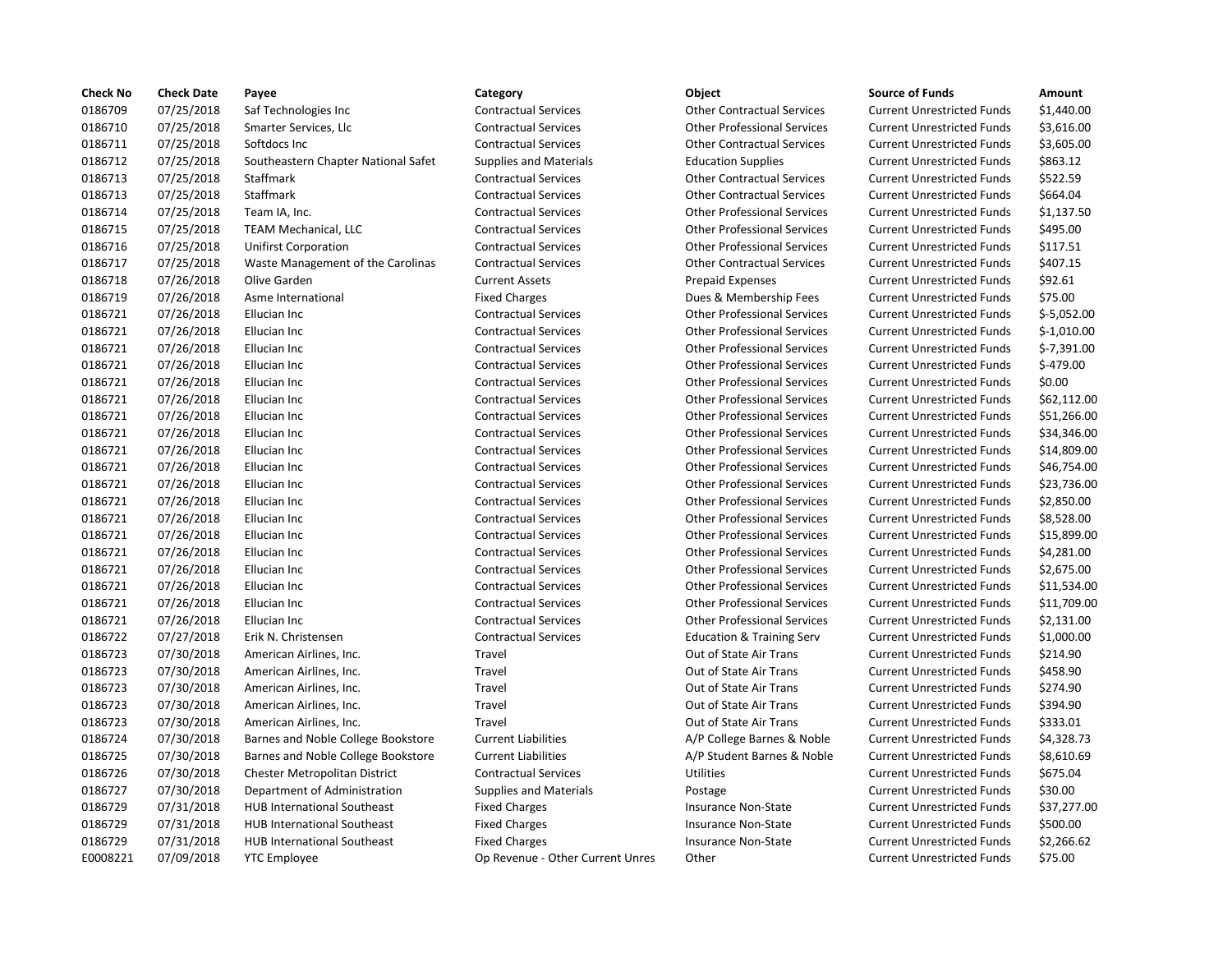| <b>Check No</b> | <b>Check Date</b> | Payee               | Category                      | Object                         | <b>Source of Funds</b>            | Amount   |
|-----------------|-------------------|---------------------|-------------------------------|--------------------------------|-----------------------------------|----------|
| E0008222        | 07/17/2018        | <b>YTC Employee</b> | Travel                        | In State Priv Auto             | <b>Current Restricted Funds</b>   | \$173.72 |
| E0008223        | 07/17/2018        | <b>YTC Employee</b> | Travel                        | In State Priv Auto             | <b>Current Unrestricted Funds</b> | \$180.80 |
| E0008224        | 07/17/2018        | <b>YTC</b> Employee | Travel                        | Out of State Misc Travel       | <b>Current Unrestricted Funds</b> | \$85.05  |
| E0008224        | 07/17/2018        | <b>YTC Employee</b> | Travel                        | Out of State Meals             | <b>Current Unrestricted Funds</b> | \$123.00 |
| E0008225        | 07/17/2018        | <b>YTC</b> Employee | Travel                        | In State Priv Auto             | <b>Current Unrestricted Funds</b> | \$115.14 |
| E0008226        | 07/17/2018        | <b>YTC Employee</b> | Travel                        | In State Priv Auto             | <b>Current Unrestricted Funds</b> | \$157.13 |
| E0008227        | 07/17/2018        | <b>YTC Employee</b> | Travel                        | Non Deductible Meals           | <b>Current Unrestricted Funds</b> | \$7.00   |
| E0008228        | 07/17/2018        | <b>YTC Employee</b> | Travel                        | Out of State Lodging           | <b>Current Unrestricted Funds</b> | \$606.12 |
| E0008228        | 07/17/2018        | <b>YTC Employee</b> | Travel                        | Out of State Other Trans       | <b>Current Unrestricted Funds</b> | \$3.60   |
| E0008228        | 07/17/2018        | <b>YTC Employee</b> | Travel                        | Out of State Misc Travel       | <b>Current Unrestricted Funds</b> | \$35.00  |
| E0008228        | 07/17/2018        | <b>YTC</b> Employee | Travel                        | Out of State Registration Fees | <b>Current Unrestricted Funds</b> | \$175.00 |
| E0008228        | 07/17/2018        | <b>YTC Employee</b> | Travel                        | Out of State Meals             | <b>Current Unrestricted Funds</b> | \$160.00 |
| E0008228        | 07/17/2018        | <b>YTC</b> Employee | Travel                        | Out of State Priv Auto         | <b>Current Unrestricted Funds</b> | \$27.88  |
| E0008228        | 07/17/2018        | <b>YTC Employee</b> | Travel                        | Out of State Air Trans         | <b>Current Unrestricted Funds</b> | \$242.90 |
| E0008229        | 07/17/2018        | <b>YTC Employee</b> | Travel                        | In State Lodging               | <b>Current Unrestricted Funds</b> | \$355.60 |
| E0008229        | 07/17/2018        | <b>YTC Employee</b> | Travel                        | In State Priv Auto             | <b>Current Unrestricted Funds</b> | \$210.59 |
| E0008229        | 07/17/2018        | <b>YTC Employee</b> | Travel                        | In State Misc Travel Exp       | <b>Current Unrestricted Funds</b> | \$20.00  |
| E0008230        | 07/17/2018        | <b>YTC Employee</b> | Travel                        | Non Deductible Meals           | <b>Current Unrestricted Funds</b> | \$7.00   |
| E0008230        | 07/17/2018        | <b>YTC</b> Employee | Travel                        | In State Priv Auto             | <b>Current Unrestricted Funds</b> | \$72.72  |
| E0008231        | 07/17/2018        | <b>YTC Employee</b> | Travel                        | In State Priv Auto             | <b>Current Unrestricted Funds</b> | \$40.86  |
| E0008232        | 07/17/2018        | <b>YTC</b> Employee | Travel                        | Out of State Air Trans         | <b>Current Unrestricted Funds</b> | \$50.00  |
| E0008232        | 07/17/2018        | <b>YTC Employee</b> | Travel                        | Out of State Other Trans       | <b>Current Unrestricted Funds</b> | \$10.00  |
| E0008232        | 07/17/2018        | <b>YTC Employee</b> | Travel                        | Out of State Meals             | <b>Current Unrestricted Funds</b> | \$66.00  |
| E0008232        | 07/17/2018        | <b>YTC Employee</b> | Travel                        | Out of State Misc Travel       | <b>Current Unrestricted Funds</b> | \$28.00  |
| E0008233        | 07/17/2018        | <b>YTC Employee</b> | Travel                        | In State Priv Auto             | <b>Current Unrestricted Funds</b> | \$25.25  |
| E0008234        | 07/17/2018        | <b>YTC Employee</b> | Travel                        | In State Meals                 | <b>Current Unrestricted Funds</b> | \$32.00  |
| E0008235        | 07/17/2018        | <b>YTC Employee</b> | Travel                        | Out of State Priv Auto         | <b>Current Unrestricted Funds</b> | \$26.26  |
| E0008235        | 07/17/2018        | <b>YTC Employee</b> | Travel                        | Out of State Misc Travel       | <b>Current Unrestricted Funds</b> | \$28.00  |
| E0008235        | 07/17/2018        | <b>YTC</b> Employee | Travel                        | Out of State Meals             | <b>Current Unrestricted Funds</b> | \$75.00  |
| E0008236        | 07/17/2018        | <b>YTC</b> Employee | Travel                        | In State Meals                 | <b>Current Unrestricted Funds</b> | \$25.00  |
| E0008236        | 07/17/2018        | <b>YTC</b> Employee | Travel                        | In State Registration Fee      | <b>Current Unrestricted Funds</b> | \$35.00  |
| E0008236        | 07/17/2018        | <b>YTC Employee</b> | Travel                        | In State Priv Auto             | <b>Current Unrestricted Funds</b> | \$227.75 |
| E0008236        | 07/17/2018        | <b>YTC Employee</b> | Travel                        | In State Lodging               | <b>Current Unrestricted Funds</b> | \$119.90 |
| E0008237        | 07/17/2018        | <b>YTC Employee</b> | Travel                        | Out of State Priv Auto         | <b>Current Unrestricted Funds</b> | \$39.83  |
| E0008237        | 07/17/2018        | <b>YTC Employee</b> | Travel                        | In State Priv Auto             | <b>Current Unrestricted Funds</b> | \$139.01 |
| E0008238        | 07/17/2018        | <b>YTC Employee</b> | Travel                        | In State Priv Auto             | <b>Current Unrestricted Funds</b> | \$7.92   |
| E0008238        | 07/17/2018        | <b>YTC</b> Employee | <b>Supplies and Materials</b> | <b>Food Supplies</b>           | <b>Current Unrestricted Funds</b> | \$71.73  |
| E0008239        | 07/17/2018        | <b>YTC</b> Employee | Travel                        | In State Priv Auto             | <b>Current Unrestricted Funds</b> | \$10.10  |
| E0008240        | 07/17/2018        | <b>YTC</b> Employee | Travel                        | In State Priv Auto             | <b>Current Unrestricted Funds</b> | \$45.45  |
| E0008241        | 07/17/2018        | <b>YTC Employee</b> | Travel                        | Out of State Meals             | <b>Current Unrestricted Funds</b> | \$82.00  |
| E0008242        | 07/17/2018        | <b>YTC Employee</b> | Travel                        | In State Meals                 | <b>Current Unrestricted Funds</b> | \$43.00  |
| E0008242        | 07/17/2018        | <b>YTC Employee</b> | Travel                        | In State Priv Auto             | <b>Current Unrestricted Funds</b> | \$204.02 |
| E0008243        | 07/17/2018        | <b>YTC Employee</b> | Travel                        | In State Priv Auto             | <b>Current Unrestricted Funds</b> | \$73.23  |
| E0008244        | 07/17/2018        | <b>YTC Employee</b> | Travel                        | Out of State Other Trans       | <b>Current Unrestricted Funds</b> | \$52.14  |
| E0008244        | 07/17/2018        | <b>YTC</b> Employee | Travel                        | Out of State Meals             | <b>Current Unrestricted Funds</b> | \$75.00  |